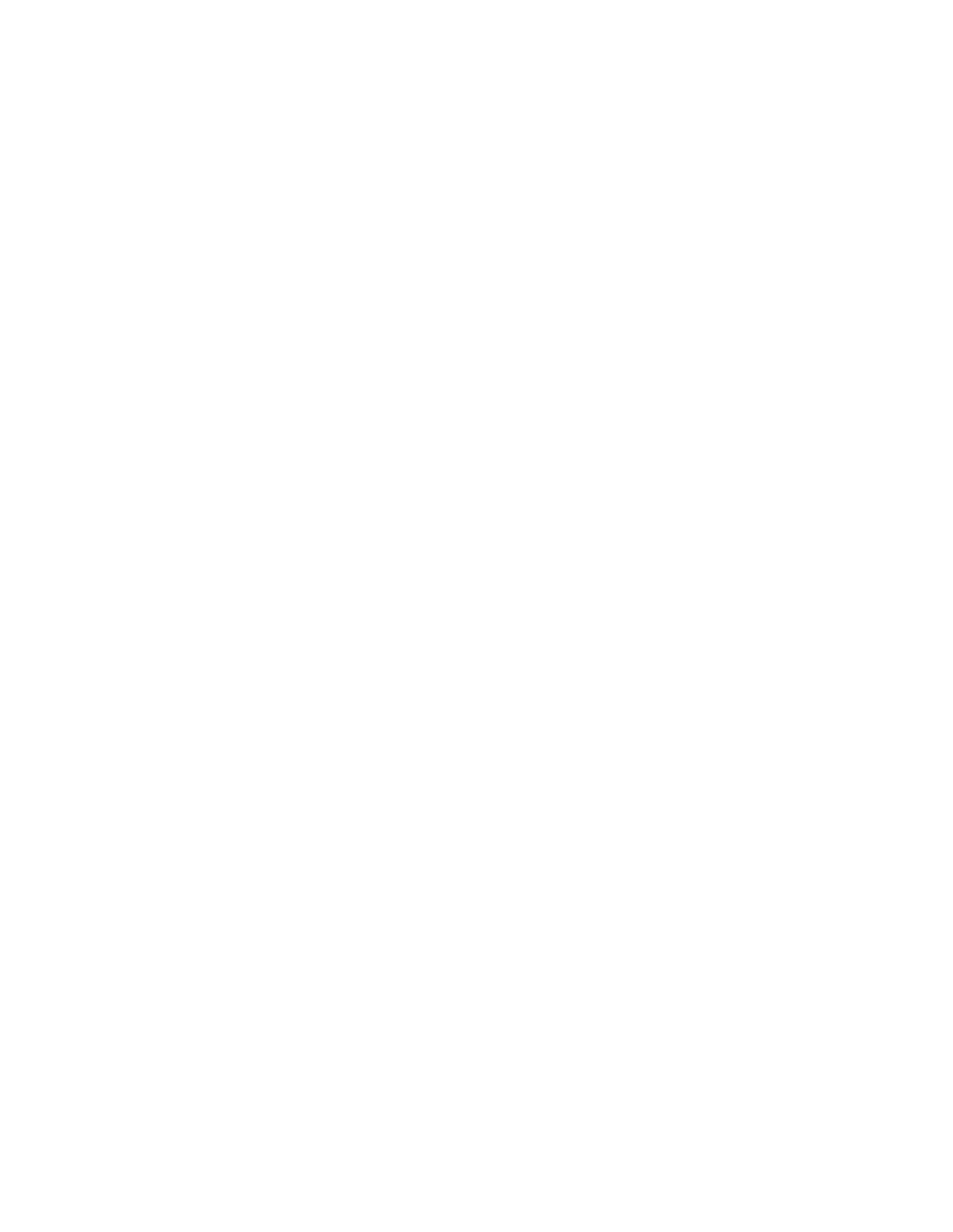## **Beginning With the End in Mind Chris Jakicic**

cjakicic.com | chrisjakicic@comcast.net | @cjakicic

#### **Targets for Today:**

- Examine what quality products look like when high-performing teams identify what all students must know and do to be prepared for the next learning steps.
- Investigate ways teams can develop pacing guides that allow time for responding to their data and supporting students with extra time and support.
- Understand how formative and summative assessments provide different information for teams to know what to do next for their students.

#### **What Do You Believe?**

| We are testing kids too much.                                                                                                        |  |  |
|--------------------------------------------------------------------------------------------------------------------------------------|--|--|
| Before I assess, I already know which kids will have difficulty<br>(will fail).                                                      |  |  |
| The data we gather on students helps me to know exactly what<br>my students have learned and what I will need to teach them<br>next. |  |  |
| I have enough time to respond to the needs my assessments<br>uncover.                                                                |  |  |

#### **What's Your Assessment Vision?**

- It's important that you know where you're going if you want to go effectively and efficiently.
- Engaging teachers in the visioning process can assure "buy in."
- This step can help everyone see the expectations for assessment more clearly.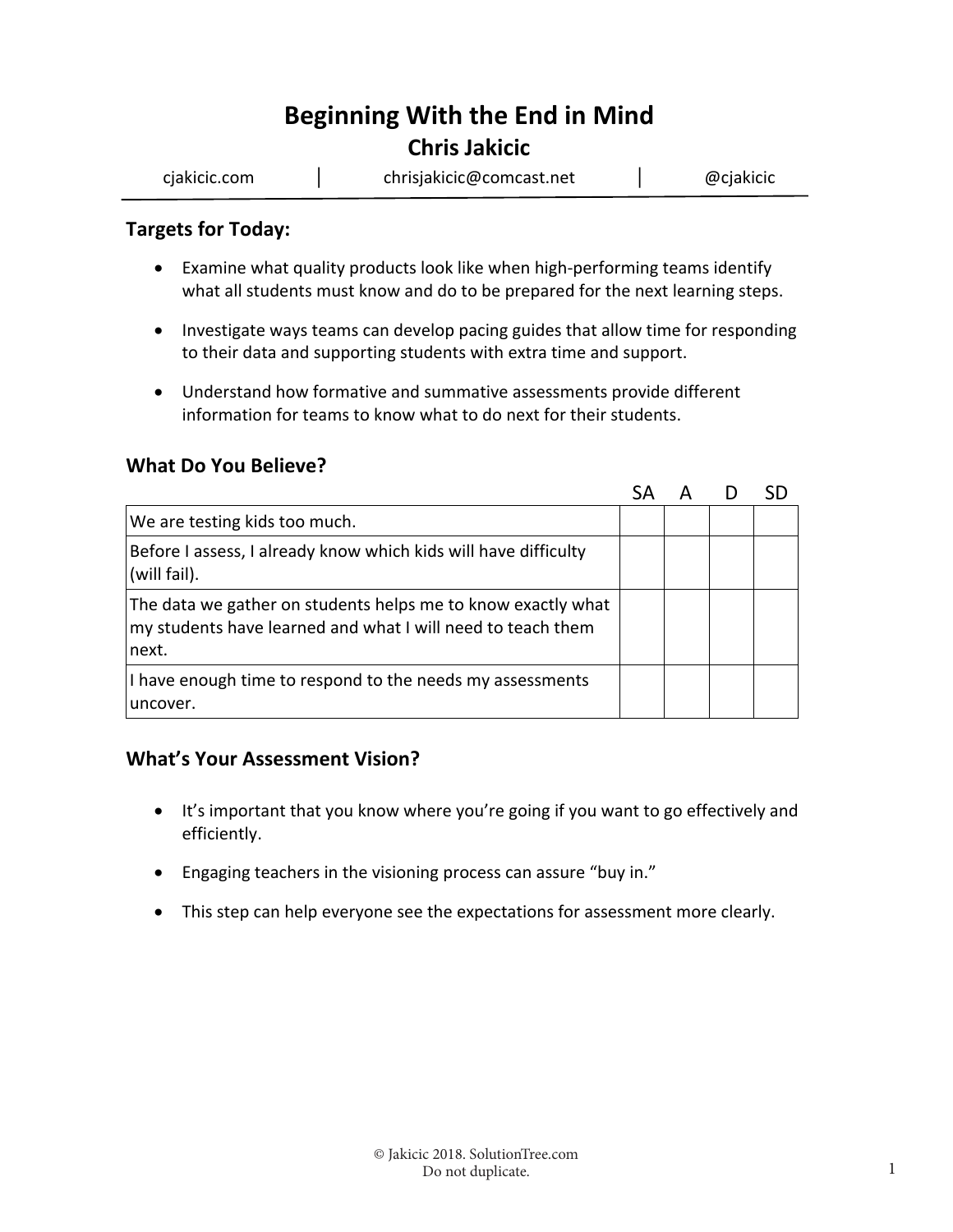|                       | What We Need to<br>Do to Get There |                |                               |                                         |                             |
|-----------------------|------------------------------------|----------------|-------------------------------|-----------------------------------------|-----------------------------|
| Our Assessment Vision | <b>Our Ideal Picture</b>           |                |                               |                                         |                             |
|                       | Our Current Reality                |                |                               |                                         |                             |
|                       | Assessment Area                    | What We Assess | Data We Need<br>What Kinds of | <b>Time For Response</b><br>How We Find | How We Plan<br>the Response |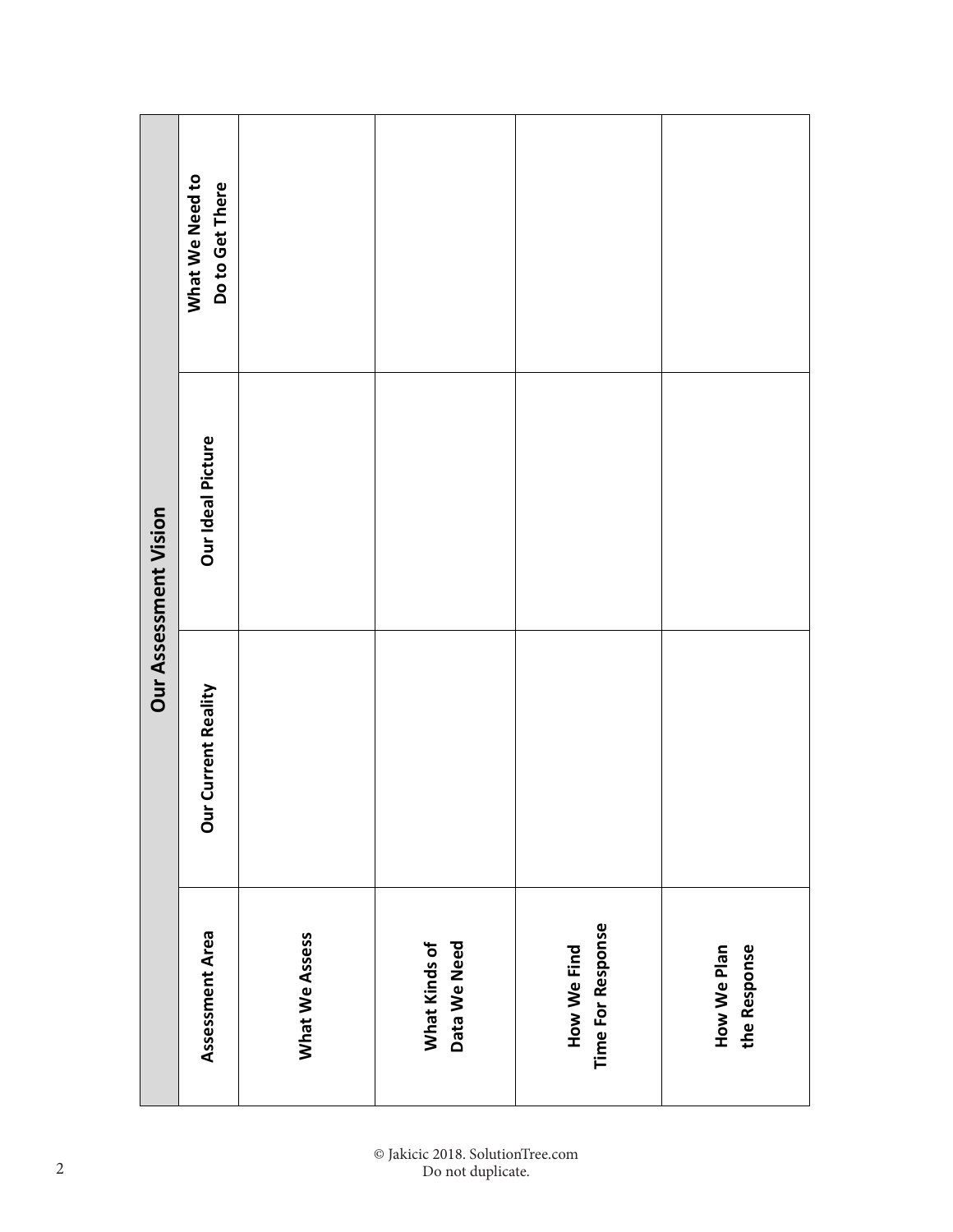#### **Critical Questions Teams Ask**

- What do we want students to know and be able to do?
- $\bullet$  How will we know if they can?
- $\bullet$  What will we do if they can't?
- What will we do if they already can?

#### **What We Assess**

Essential standards are ones that all students must know and be able to do by the end of the year. Common formative assessments are based on these standards. (They often are called power or priority standards.) You guarantee that students who do not **(yet)**  master these standards receive **time and support**.

#### **Criteria for Essential Standards**

**Endurance:** knowledge and skills that are valued beyond a single test date. Examples are 1) point of view and 2) place value.

**Leverage:** knowledge and skills that are valued in multiple disciplines. Examples are 1) reading informational text in other subject areas and 2) unit rate problems in math that are used for science.

**Readiness:** knowledge and skills that are necessary for success in the next grade level or next unit of instruction. Examples are: 1) letter-sound recognition and 2) logarithms.

#### **Deepen Knowledge About Expectations on High Stakes Tests**

- Teams should study any released documents that discuss what the standards mean.
- Teams should align their essential standards to the blueprints from high stakes tests.
- Teams should examine released items to gather information about the expectations for rigor.

#### **Vertical Alignment**

When each team has completed the process of choosing a draft set of essential standards, it is important that they take time to talk with those teachers before and after their grade level or course to make sure that there isn't too much redundancy or gaps in what's being assessed and guaranteed.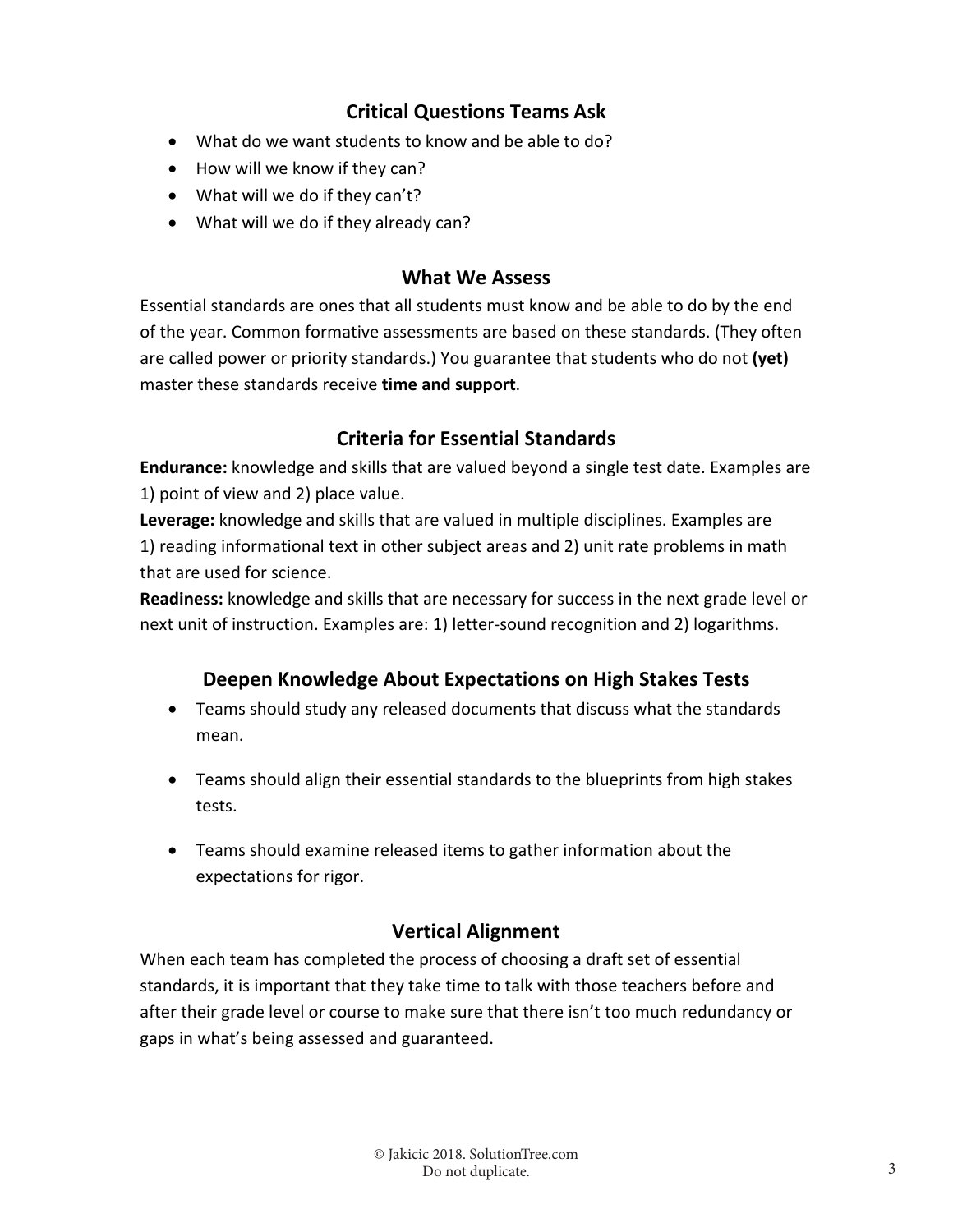#### **How This Should Change Team Practices**

- $\bullet$  The amount of time teams have to teach the essential standards should increase.
- $\bullet$  This time can be used to each, assess, and re-teach these standards.
- This means that there will be less time devoted to "nice to know" standards.
- **•** Interventions are focused on essential standards.

#### **What Products Should Include**

- 1. A list of standards that represents approximately one-third of the curriculum
- 2. Understanding of the rigor of the standards selected
- 3. Evidence that time to teach and respond has been included in the pacing guide or curriculum map

**Summative assessment** is the attempt to summarize student learning at some point in time. Summative assessments are not designed to give feedback useful to teachers and students during the learning process. (**Fair Test Examiner**, 1999)

**Formative Assessment**: "An assessment functions formatively to the extent that evidence about student achievement is elicited, interpreted, and used by teachers, learners, or their peers to make decisions about next steps in instruction *that are likely to be better, or better founded*, than the decisions they would have made in the absence<br>of evidence." — **William** 2011 *Embedded Formative Assessment* n 48 of evidence." —**Wiliam**, 2011, *Embedded Formative Assessment*, p. 48

**Common Formative Assessments:** are **team-designed**, intentional measures used for the purpose of monitoring student attainment of **essential learning targets** throughout the instructional process. (**Bailey, Jakicic, & Spiller**, *Collaborating for Success With the Common Core*, 2013)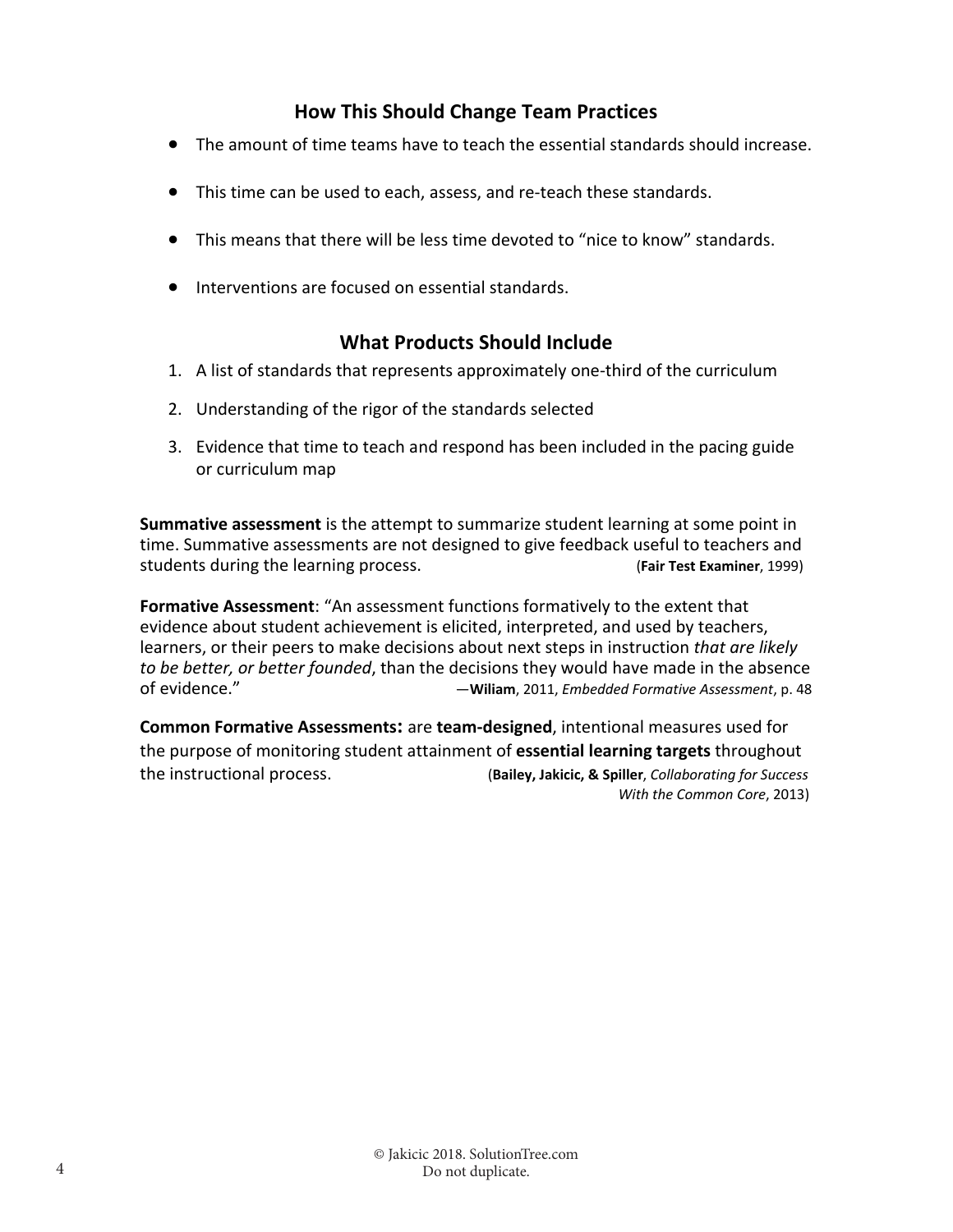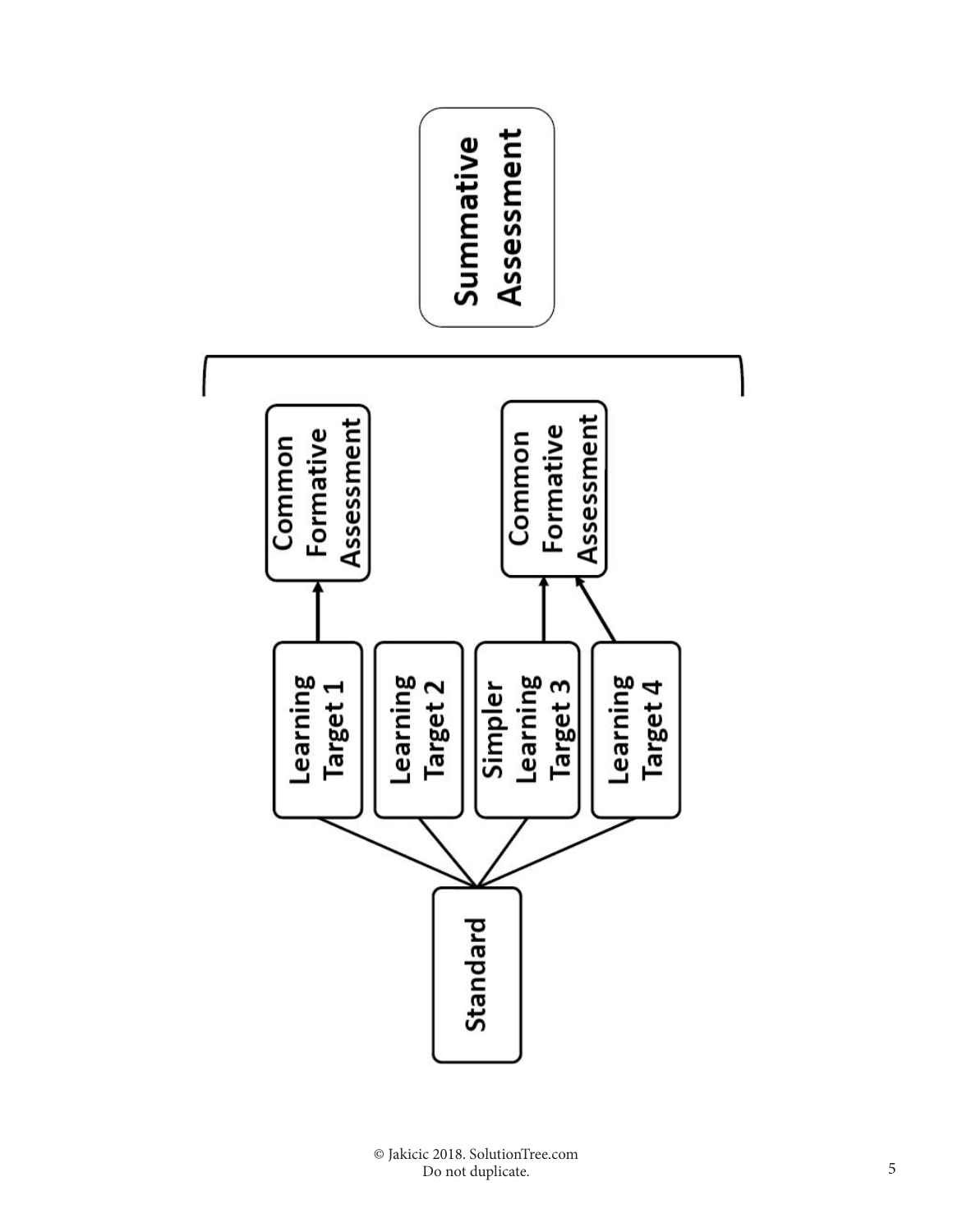#### **Unwrapping Template**

Standard: Compare and contrast a firsthand and secondhand account of the same event or topic, describe the difference in focus and the information provided.

| What Will<br><b>Students</b><br>Do? | With What<br>Knowledge or<br>Concept?                                          | In What<br>Context?                           | <b>DOK</b>     | <b>Common Formative</b><br>Assessment                                                                                                                                   |
|-------------------------------------|--------------------------------------------------------------------------------|-----------------------------------------------|----------------|-------------------------------------------------------------------------------------------------------------------------------------------------------------------------|
| Compare<br>and<br>Contrast          | A firsthand and<br>secondhand<br>account                                       | Two texts about<br>the same event<br>or topic | $\overline{2}$ | Complete a Venn<br>diagram.                                                                                                                                             |
| (Know)                              | The terms:<br>firsthand and<br>secondhand                                      |                                               | $\mathbf{1}$   |                                                                                                                                                                         |
| (Identify)                          | A firsthand account<br>and secondhand<br>account                               |                                               | 2              | Give students two<br>texts written from<br>different points of<br>view and have them<br>determine if they<br>are firsthand and<br>secondhand and<br>cite text evidence. |
| <b>Describe</b>                     | The difference in<br>focus between a<br>firsthand and<br>secondhand<br>account | Two texts about<br>the same event<br>or topic | 3              |                                                                                                                                                                         |
| Describe                            | The difference in<br>information<br>provided                                   | Two texts about<br>the same event<br>or topic | 3              |                                                                                                                                                                         |

Summative Assessment: Students will be given two new pieces of informational text one a firsthand account—the other a secondhand account. They first determine which is firsthand and which is secondhand and complete a Venn diagram to compare and contrast. They will also answer constructed response questions about the difference in focus and the difference in information.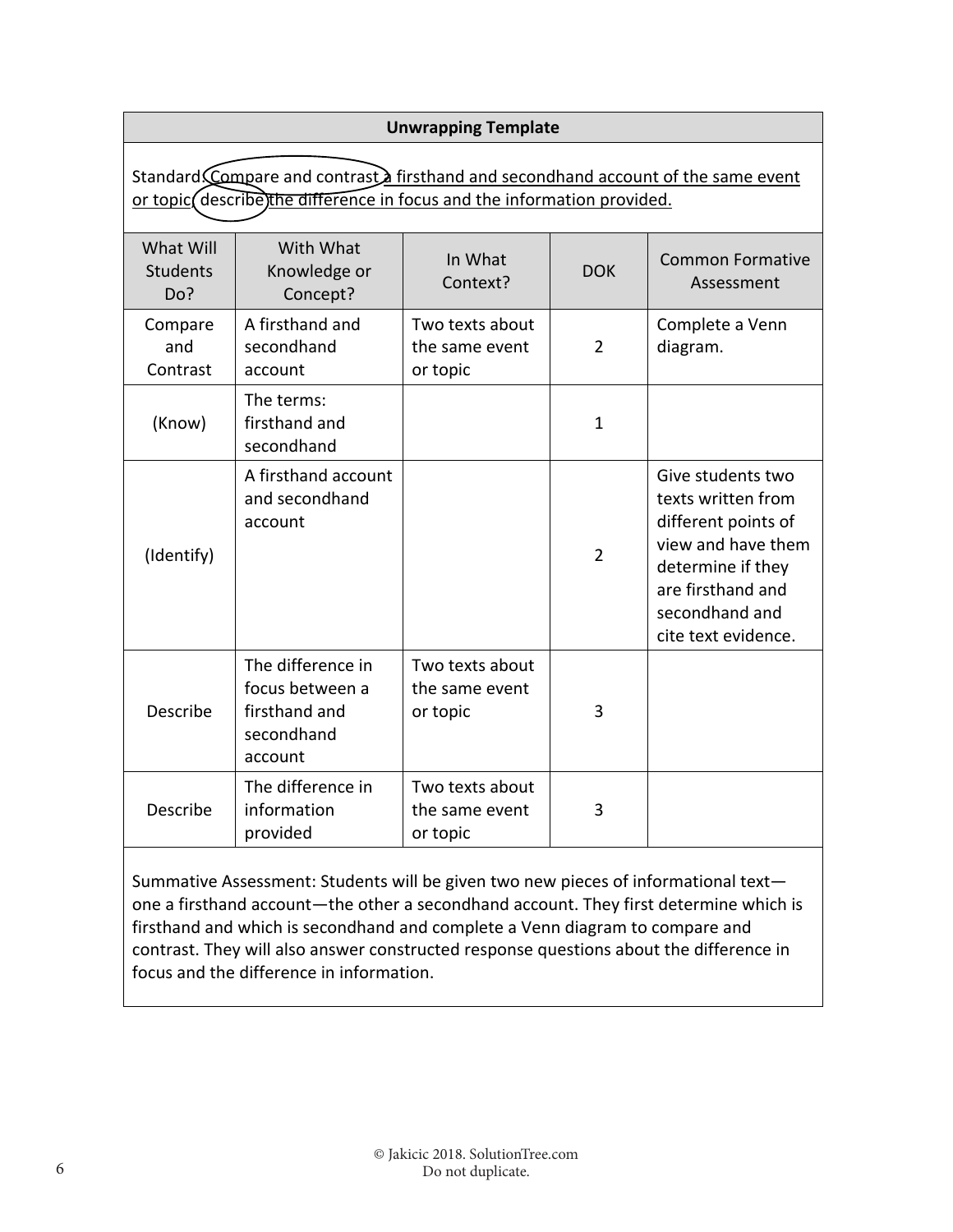| <b>Cell Unit Standards</b>                                                                                                                                                                                                                                                                                                            |                                                                                                                                                                                                                                                                    |                   |                                                                                      |  |
|---------------------------------------------------------------------------------------------------------------------------------------------------------------------------------------------------------------------------------------------------------------------------------------------------------------------------------------|--------------------------------------------------------------------------------------------------------------------------------------------------------------------------------------------------------------------------------------------------------------------|-------------------|--------------------------------------------------------------------------------------|--|
| Standard(s) to be addressed:<br>Conductan investigation to provide evidence that living things are made up of<br>cells; either one cell or many different cells. (MS-LS-1.1)<br>Qevelop <sup>)</sup> and use a model to describe the function of a cell as a whole and ways<br>parts of cells contribute to the function. (MS-LS-1.2) |                                                                                                                                                                                                                                                                    |                   |                                                                                      |  |
| Context/conditions<br>(what text, problem<br>type, or situation will<br>students<br>encounter?):                                                                                                                                                                                                                                      | Students have been introduced to the use of a<br>microscope and have learned the steps to the scientific<br>method. In this unit they will use both of those skills.<br>They've used models to explain phenomena but have<br>not developed their own model before. |                   |                                                                                      |  |
|                                                                                                                                                                                                                                                                                                                                       | <b>Learning Target</b>                                                                                                                                                                                                                                             | <b>DOK</b>        | <b>Assessment</b>                                                                    |  |
| Concepts or<br>information that<br>students need to                                                                                                                                                                                                                                                                                   | Definition of a cell<br>Know what makes                                                                                                                                                                                                                            | 1<br>$\mathbf{1}$ |                                                                                      |  |
| know:                                                                                                                                                                                                                                                                                                                                 | something living<br>Unicellular organisms vs.<br>$\bullet$<br>multicellular organisms                                                                                                                                                                              | $\overline{2}$    | F-Explain the<br>difference                                                          |  |
|                                                                                                                                                                                                                                                                                                                                       | Cell organelles<br>$\bullet$                                                                                                                                                                                                                                       | $\mathbf{1}$      |                                                                                      |  |
|                                                                                                                                                                                                                                                                                                                                       | Define and describe<br>osmosis and diffusion                                                                                                                                                                                                                       | $\overline{2}$    | F-Constructed<br>$response-$<br>explaining the<br>difference                         |  |
|                                                                                                                                                                                                                                                                                                                                       | Plant versus animal cells                                                                                                                                                                                                                                          | $\overline{2}$    | S-Provide slides<br>of plant and<br>animal cells<br>and have<br>students<br>identify |  |
|                                                                                                                                                                                                                                                                                                                                       | Big Idea: All living things are<br>made up of cells. More<br>complex animals and plants<br>have many different kinds of<br>cells. Cells have parts called<br>organelles that carry out a<br>variety of functions.                                                  |                   |                                                                                      |  |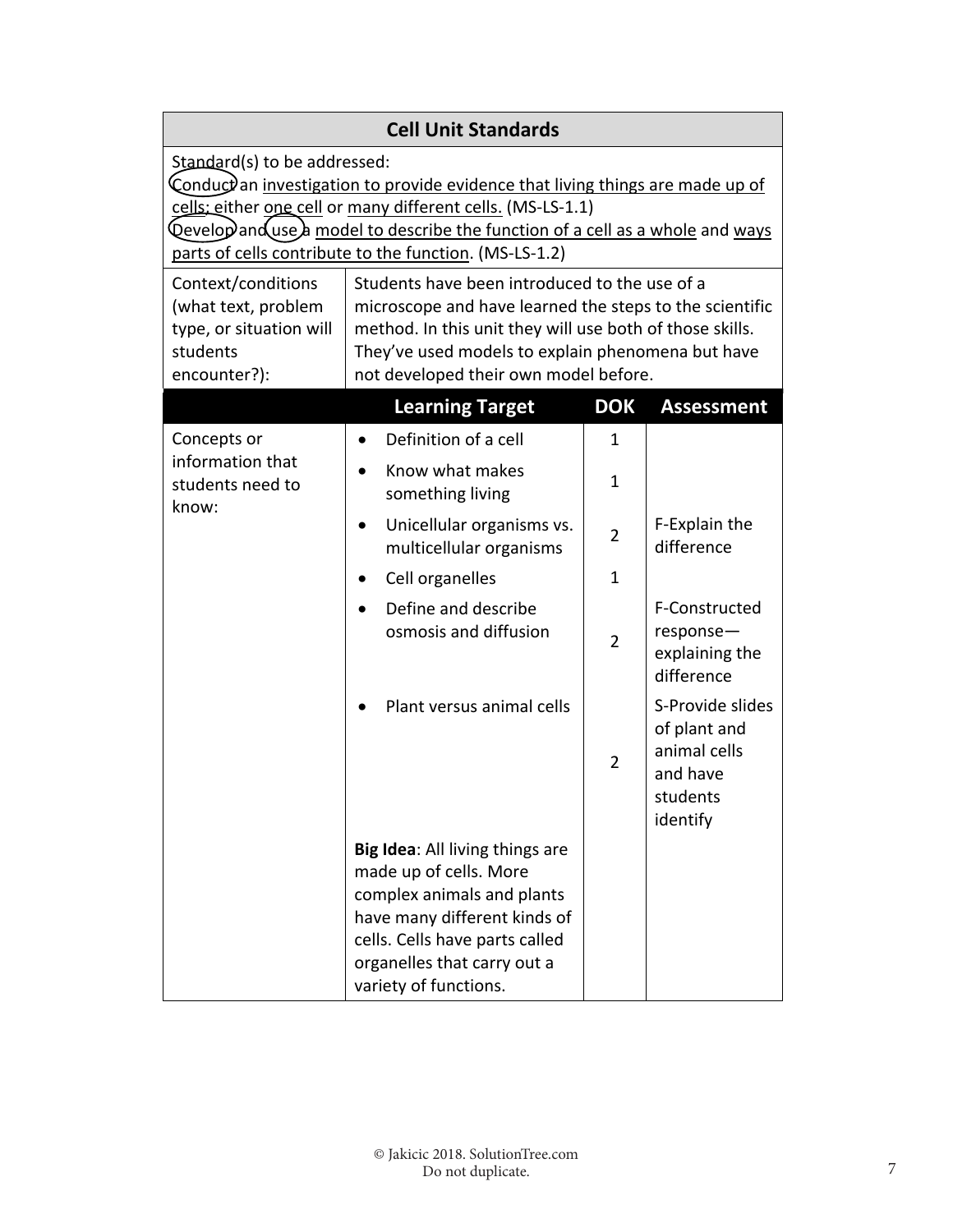| Skills students will<br>demonstrate | Distinguish living and<br>non-living things                                                 | $\overline{2}$ | F-Provide a<br>table with<br>evidence and<br>have students<br>determine if<br>the item is<br>living or non-<br>living |
|-------------------------------------|---------------------------------------------------------------------------------------------|----------------|-----------------------------------------------------------------------------------------------------------------------|
|                                     | Develop and use a<br>model to describe the<br>function of a cell as a<br>whole              | $\overline{2}$ |                                                                                                                       |
|                                     | Develop and use a<br>model to describe how<br>parts of a cell contribute<br>to the function | 3              | S-Final Project                                                                                                       |
|                                     | Explain how osmosis<br>and diffusion affect cell<br>transport                               | 3              | S-Have<br>students draw<br>a model to<br>explain cell<br>transport with<br>osmosis and<br>diffusion                   |
| Academic<br>Language/Vocabulary     | Cell<br>Nucleus, chloroplasts mitochondria, cell wall cell<br>membrane                      |                |                                                                                                                       |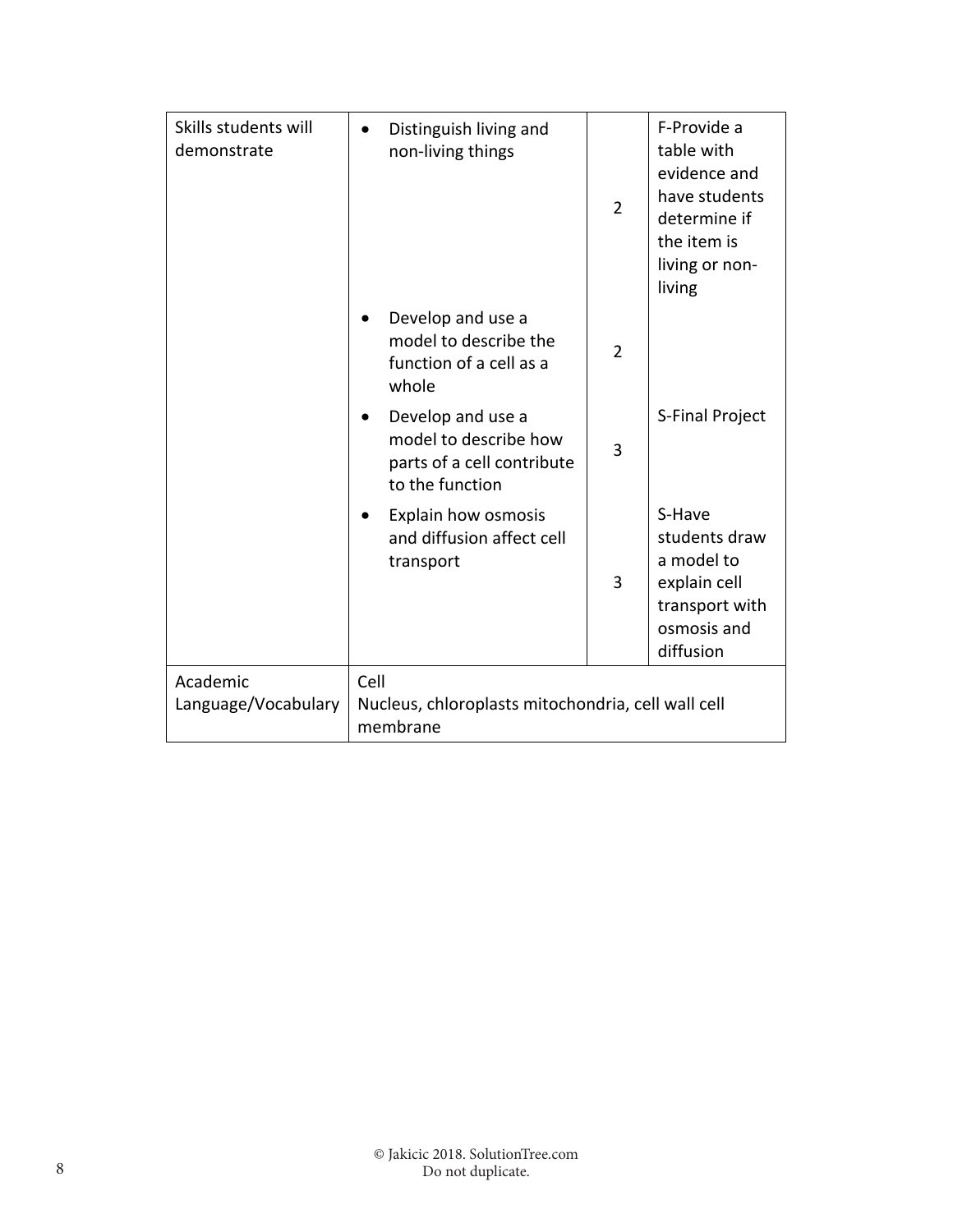#### **Unwrapping Template**

Standard(Solve) word problems involving multiplication of a fraction by a whole number, e.g., by using visual fraction models and equations to represent the problems.

| What Will<br><b>Students</b><br>Do? | With What<br>Knowledge or<br>Concept?                                      | In What<br>Context?                              | <b>DOK</b>     | <b>Common Formative</b><br>Assessment |
|-------------------------------------|----------------------------------------------------------------------------|--------------------------------------------------|----------------|---------------------------------------|
| Solve                               | Problems involving<br>multiplication of a<br>fraction by a whole<br>number | Mathematical<br>problems                         | $\mathbf{1}$   |                                       |
| Solve                               | Problems involving<br>multiplication of a<br>fraction by a whole<br>number | Word problems<br>around real<br>world situations | $\overline{2}$ |                                       |
| Use                                 | <b>Visual fraction</b><br>models                                           | To represent the<br>problems                     | $\overline{2}$ |                                       |
| Use                                 | Equations                                                                  | To represent the<br>problems                     | $\overline{2}$ |                                       |
| Use                                 | One or more math<br>practices to explain<br>reasoning                      | Critique the<br>reasoning of<br>others           | 3              |                                       |
|                                     |                                                                            |                                                  |                |                                       |

Summative Assessment: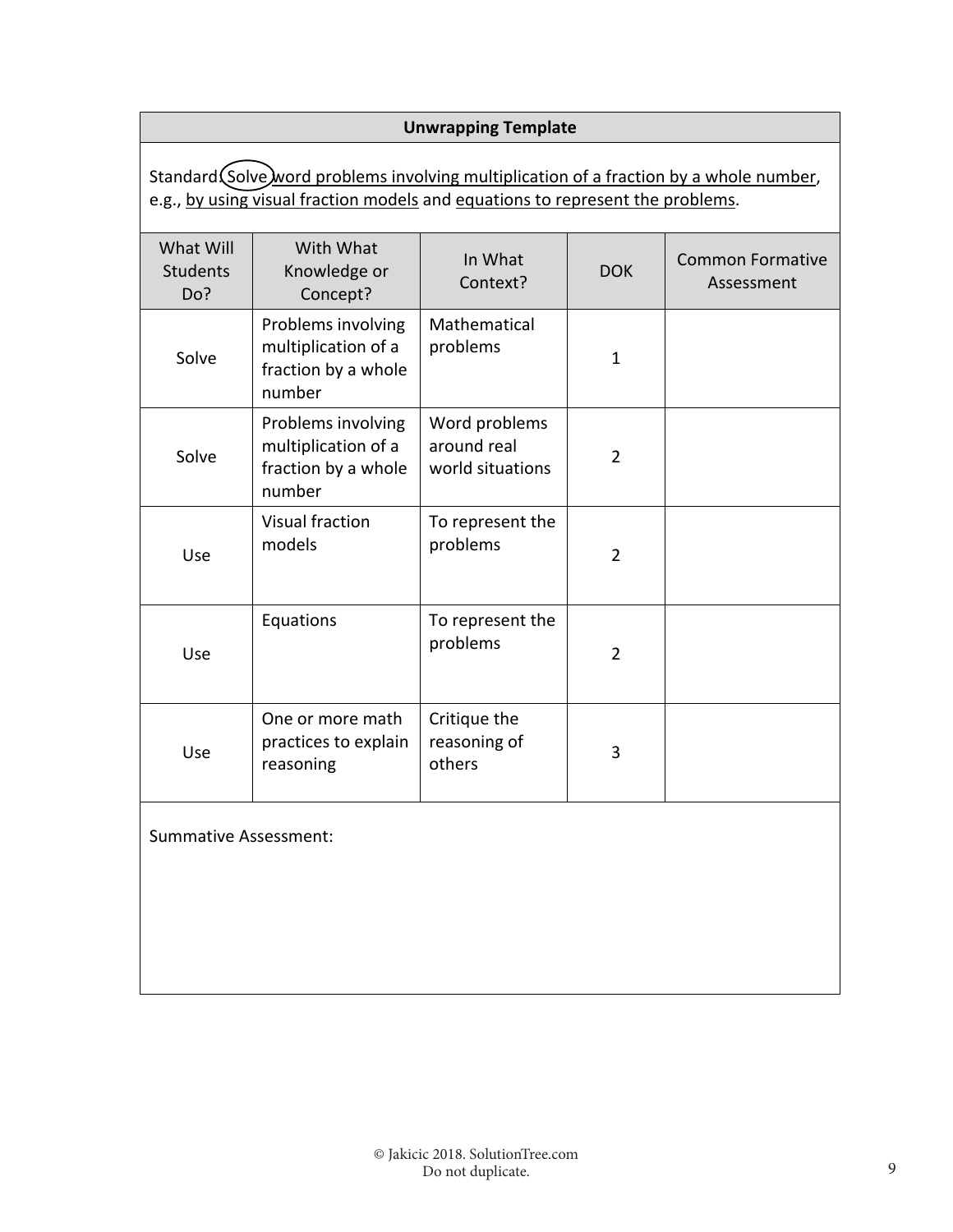| <b>Unwrapping Template</b>                                                                                                                                                                                                                    |                                       |                                        |                  |                                       |
|-----------------------------------------------------------------------------------------------------------------------------------------------------------------------------------------------------------------------------------------------|---------------------------------------|----------------------------------------|------------------|---------------------------------------|
| Standard: (Delineate) and (evaluate) the argument and specific claims in a text (assessing)<br>whether the reasoning is valid and the evidence is relevant and sufficient (identify false<br>statements and fallacious reasoning. (RI.9-10.8) |                                       |                                        |                  |                                       |
| What Will<br><b>Students</b><br>Do?                                                                                                                                                                                                           | With What<br>Knowledge or<br>Concept? | In What<br>Context?                    | <b>DOK</b>       | <b>Common Formative</b><br>Assessment |
| Delineate                                                                                                                                                                                                                                     | The argument and<br>specific claims   | In a piece of<br>informational<br>text | DOK <sub>2</sub> |                                       |
| Evaluate                                                                                                                                                                                                                                      | The argument and<br>specific claims   | In a piece of<br>informational<br>text | DOK <sub>3</sub> |                                       |
| Assess                                                                                                                                                                                                                                        | Valid reasoning                       | In the text                            | DOK <sub>3</sub> |                                       |
| Identify                                                                                                                                                                                                                                      | <b>False statements</b>               | In the text                            | DOK <sub>3</sub> |                                       |
| Identify                                                                                                                                                                                                                                      | Fallacious<br>reasoning               | In the text                            | DOK <sub>3</sub> |                                       |
| <b>Summative Assessment:</b>                                                                                                                                                                                                                  |                                       |                                        |                  |                                       |
|                                                                                                                                                                                                                                               |                                       |                                        |                  |                                       |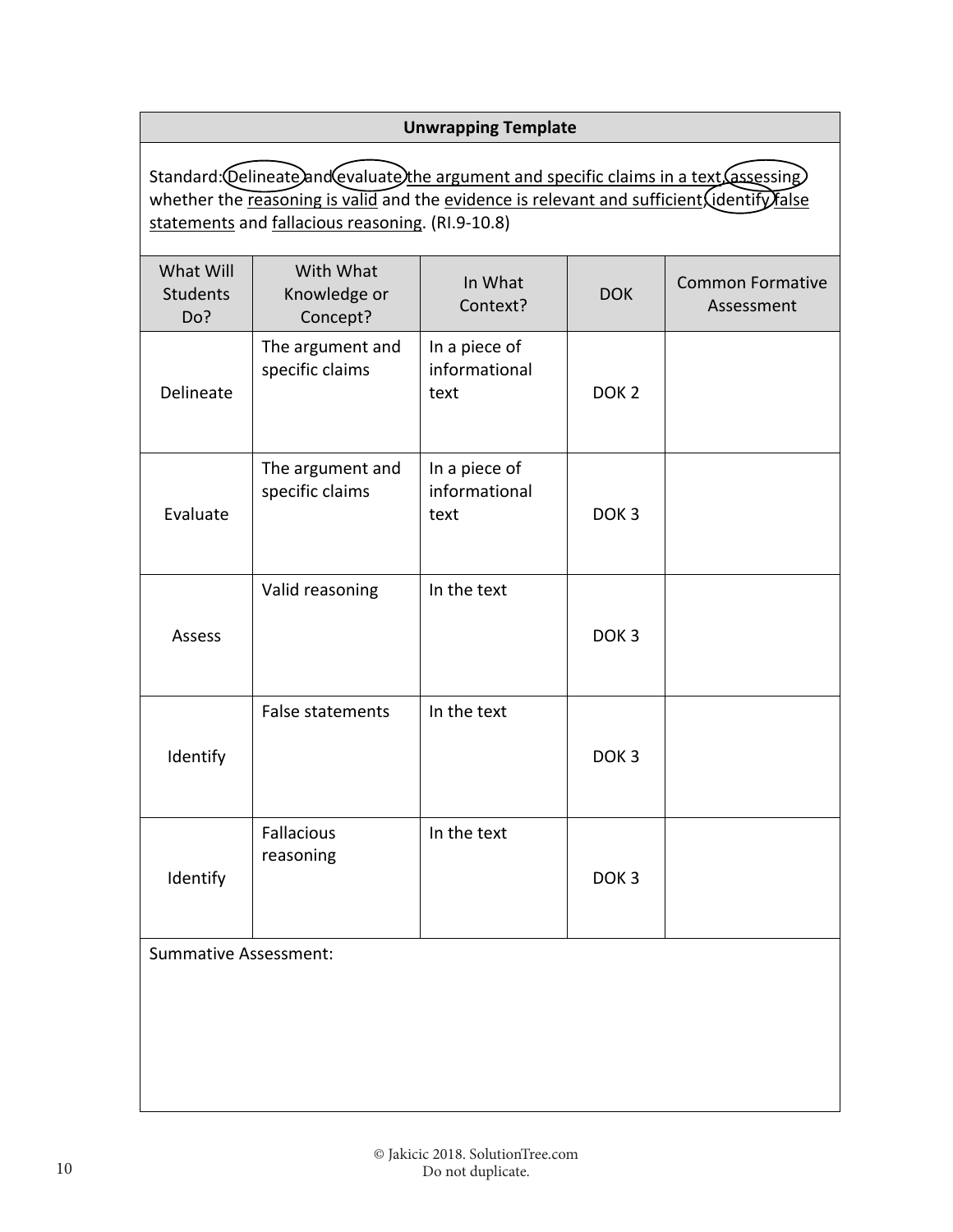#### **What Should Products Look Like?**

- We recommend teams use the language of the standards while unwrapping them in order to make sure rigor isn't reduced.
- Learning targets should be identified and the DOK listed for each so that teams can agree on what the target actually looks like for students.
- Targets that are implied should be listed.
- A draft of what the summative and formative assessments should look like should be included.



#### Time Considerations for Tier 2 and 3

- The response must occur at a time when there is not new instruction happening.
- $\bullet$  The time for Tier 2 and 3 should be distinct. Some students need both.
- The plans for each of the three tiers should be based on data about the students. Not for Tier 3 students have the same need for response.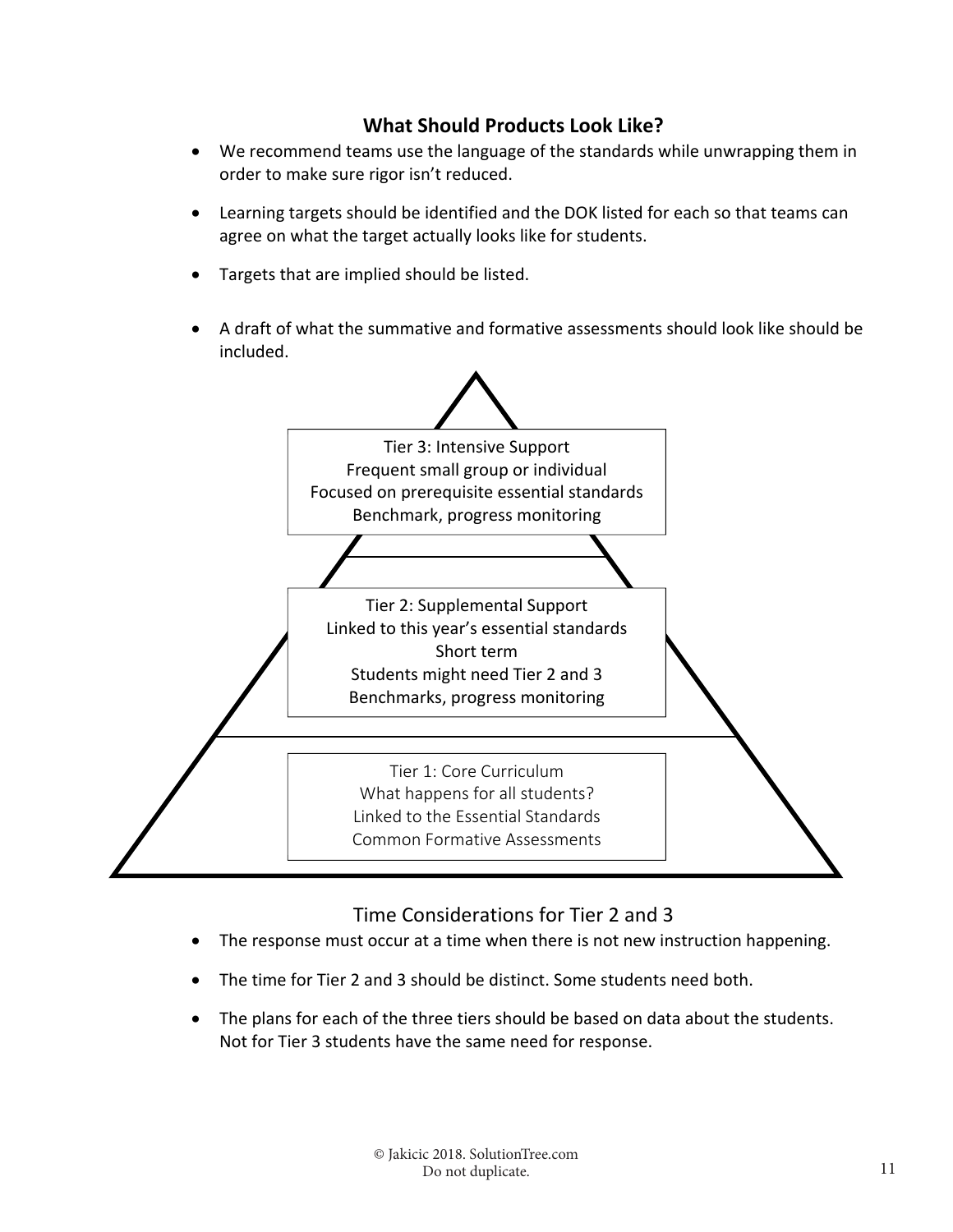**Developing a Unit Plan to Include Common Formative Assessments**  Developing a Unit Plan to Include Common Formative Assessments

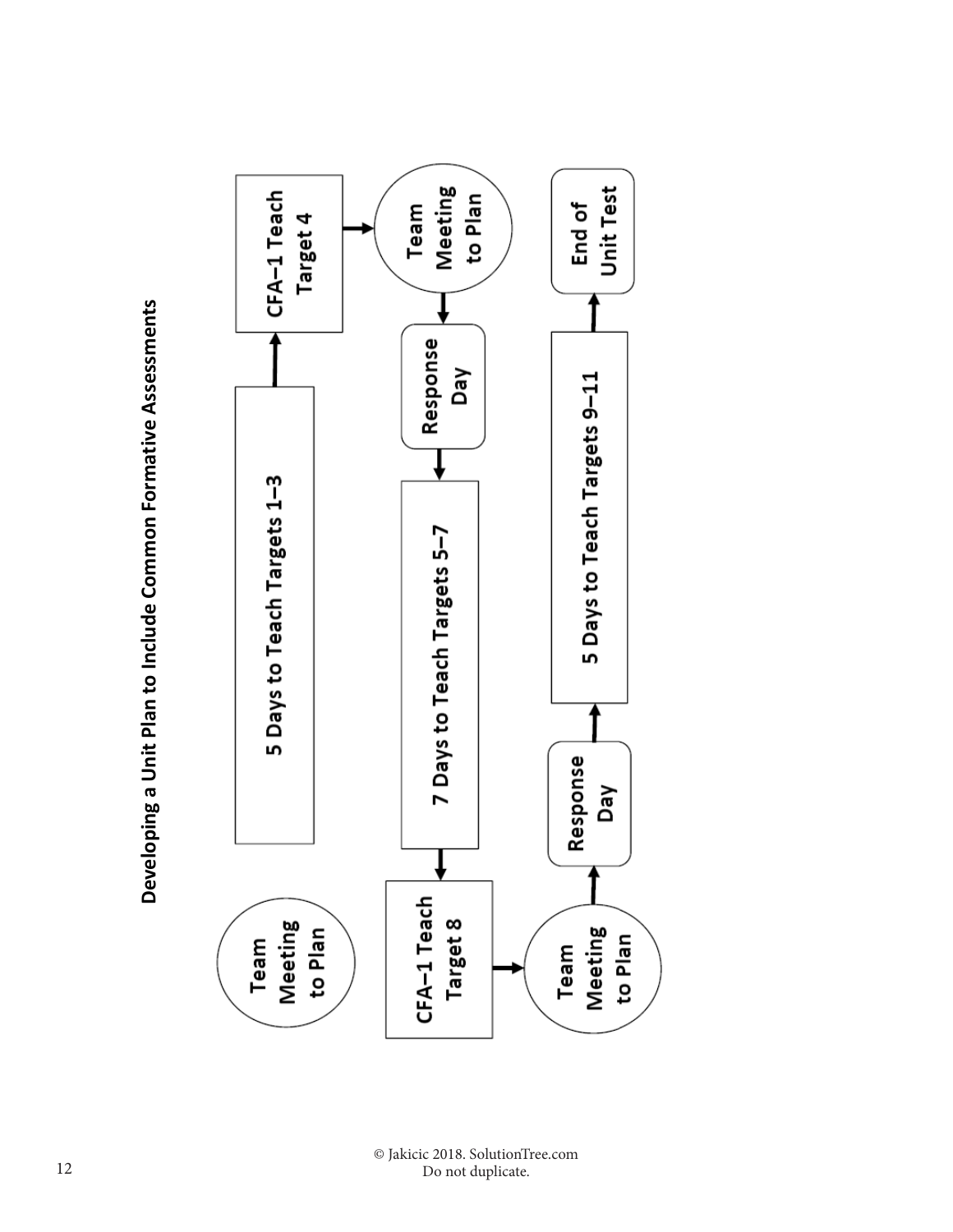| Essential Standards   | Unit 1                                                                                                                                                       | Unit 2                                                                                                                         | Unit 3                                                                                                                                      |
|-----------------------|--------------------------------------------------------------------------------------------------------------------------------------------------------------|--------------------------------------------------------------------------------------------------------------------------------|---------------------------------------------------------------------------------------------------------------------------------------------|
| Reading Foundations   | ·Decode multisyllable words.<br>. Read with specific accuracy<br>and fluency to support<br>comprehension                                                     | .Read with specific accuracy<br>and fluency to support<br>comprehension                                                        | . Read with specific accuracy<br>and fluency to support<br>comprehension                                                                    |
| Evidence of Mastery   | CFA-multi-syllable words                                                                                                                                     |                                                                                                                                | Fluency sample                                                                                                                              |
|                       |                                                                                                                                                              |                                                                                                                                |                                                                                                                                             |
| Reading Comprehension | demonstrate understanding of a<br>literary text, referring explicitly<br>to the text as the basis for the<br>Answer questions to<br>answers.                 | view from that of the narrators<br>Distinguish their own point of<br>or characters                                             | relates to time, sequence and<br>between a series of historical<br>events using language that<br>Describe the relationship<br>cause/effect. |
| Evidence of Mastery   |                                                                                                                                                              | CFA-citing text evidence                                                                                                       |                                                                                                                                             |
| Writing               | ·Organize an event sequence<br>introduce a narrator and/or<br>• Establish a situation and<br>that unfolds naturally<br>rative writing-<br>characters<br>Narr | ·Organize an event sequence<br>introduce a narrator and/or<br>· Establish a situation and<br>Narrative Writing-<br>characters; | phrases to signal event order<br>Use temporal words and                                                                                     |
| Evidence of Mastery   |                                                                                                                                                              | Write an introductory<br>paragraph                                                                                             |                                                                                                                                             |
| Language              | Determine the meaning of<br>academic terms.                                                                                                                  |                                                                                                                                |                                                                                                                                             |
|                       |                                                                                                                                                              |                                                                                                                                |                                                                                                                                             |
| Evidence of Mastery   |                                                                                                                                                              |                                                                                                                                |                                                                                                                                             |

# Essential Standards Pacing Guide-Third Grade ELA **Essential Standards Pacing Guide—Third Grade ELA**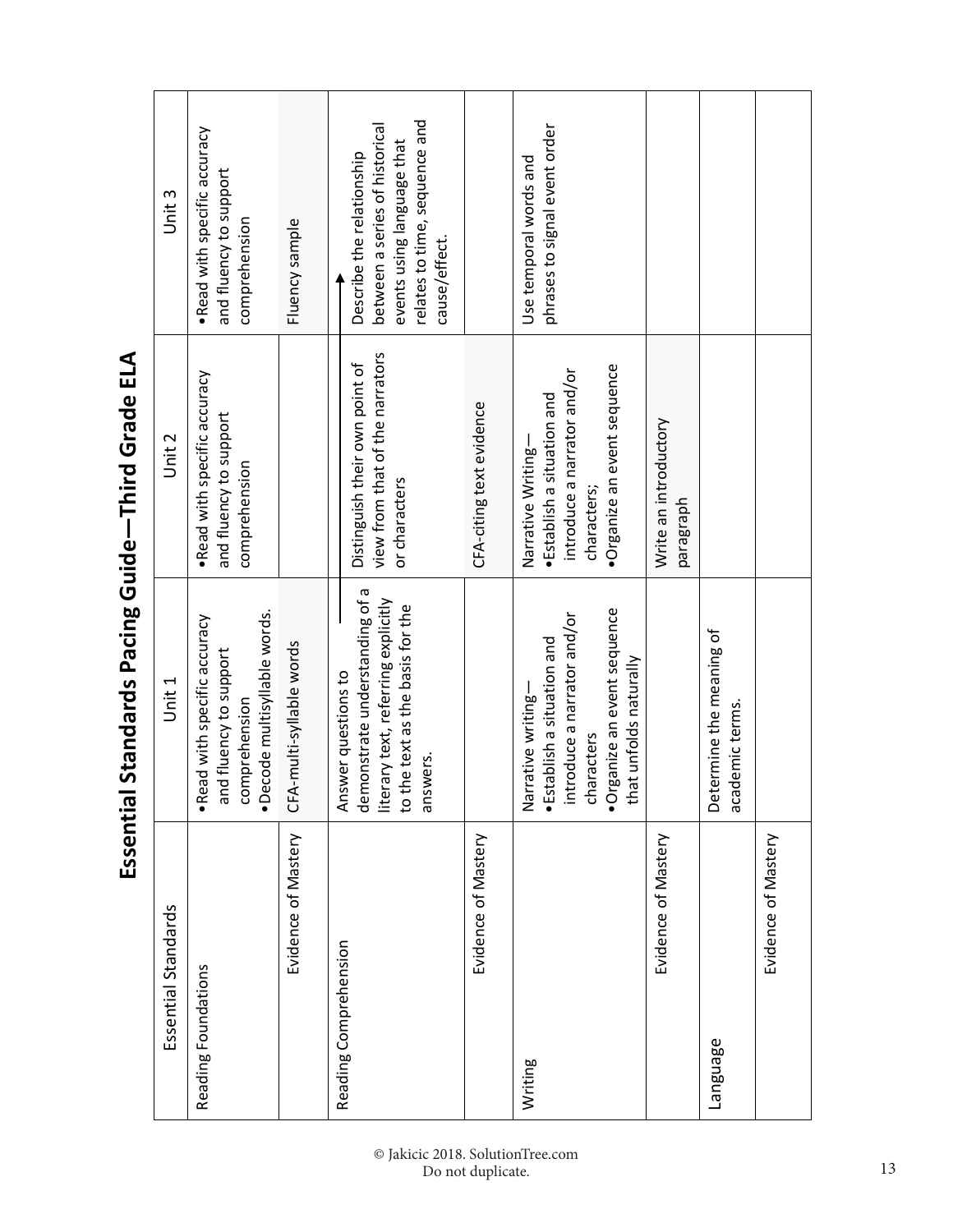#### **What Should Our Pacing Guide Look Like?**

- Must reflect that essential standards need more time to teach and assess.
- $\bullet$  There are lots of ways to develop a pacing guide.
- Decide if you will use standards or targets.
- Consider how long units will be.
- Include time to give and respond to assessments.
- Determine if the curriculum should spiral.

#### **Building a Pacing Guide**

- Identify the units by name if appropriate.
- Estimate the number of instructional days the unit will take including time for assessment.
- List the learning targets that will be taught in that unit.
- For each learning target determine if you expect mastery.
- $\bullet$  If mastery is expected, identify when the CFA will be given.

#### **Be Clear That:**

- Pacing guides/curriculum maps should still reflect opportunities for students to learn **all** of the standards.
- If a team highlights the essential standards in their pacing guide but doesn't change how they allocate time, they will likely not see any improvement in student learning.
- Instead they should collaboratively decide how to allocate time to assess and respond and publish it in their curriculum map/pacing guide.
- The team must build in time for the response after every assessment.

#### **Formative Assessments:**

- Allow teams to know by student, BY TARGET, what help students need.
- Learning targets are listed on the assessment so that students connect them to the questions being asked.
- Should be short and focused for a quick response.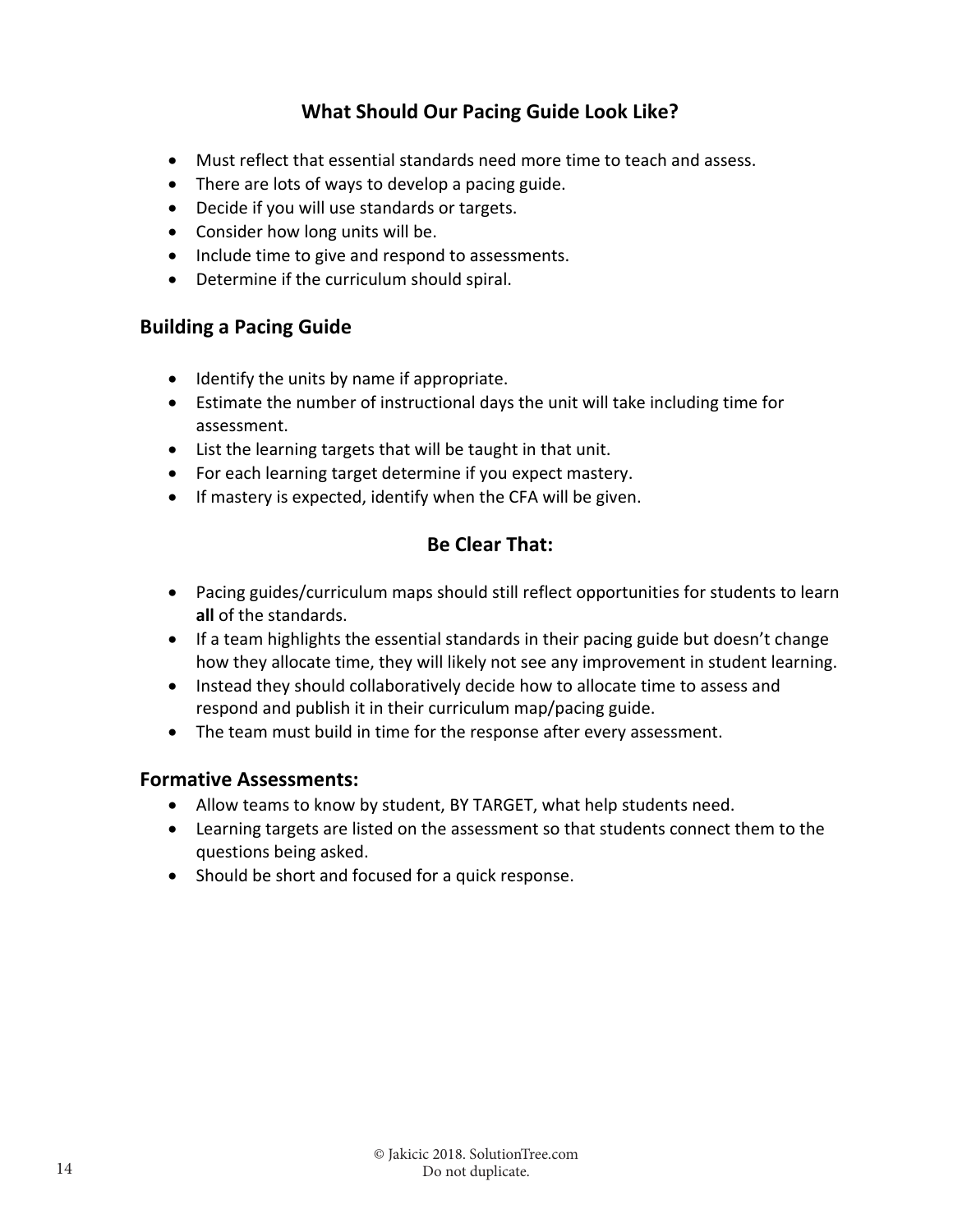# Protocol for Using Common Formative Assessment Data

| <b>Steps</b>                                                                                                                                                                                                         | <b>Team Notes</b>                                                                                      |
|----------------------------------------------------------------------------------------------------------------------------------------------------------------------------------------------------------------------|--------------------------------------------------------------------------------------------------------|
| 1. Set the stage.                                                                                                                                                                                                    | Two minutes                                                                                            |
| • Establish the purpose of the meeting.                                                                                                                                                                              |                                                                                                        |
| • Review norms (focusing on data norms).                                                                                                                                                                             |                                                                                                        |
| 2. Review the focus of the assessment.                                                                                                                                                                               | Two minutes                                                                                            |
| • Identify the essential learning targets we assessed and which<br>questions we designed to assess each of them.                                                                                                     |                                                                                                        |
| • Review the expectations for proficiency (for example, two out<br>of three correct on a multiple-choice assessment, or a level 3<br>on the rubric).                                                                 |                                                                                                        |
| • Discuss any questions we had when we scored student work.                                                                                                                                                          |                                                                                                        |
| 3. Discuss the data.                                                                                                                                                                                                 | Five minutes                                                                                           |
| • For each target, identify how many students will need<br>additional time and support.                                                                                                                              | Each team member must participate in this discussion.                                                  |
| 4. Determine student misconceptions and errors.                                                                                                                                                                      | Ten minutes                                                                                            |
| • For each target, identify which students need help.                                                                                                                                                                | Be careful to do this step one essential learning target at a time.                                    |
| • Once we've identified the students who need help, regroup<br>them by specific need (for example, students who made a<br>calculation error versus students who chose the wrong solution<br>pathway).                |                                                                                                        |
| 5. Determine instructional strategies.                                                                                                                                                                               | Fifteen minutes                                                                                        |
| • Decide whether we will develop small groups for reteaching or<br>if we will use a re-engagement lesson with the whole class.                                                                                       | Make sure that all team members have the same understanding of<br>what this will look like.            |
| • Each teacher should share his or her original instructional<br>strategy so that we can see if one strategy worked better for<br>certain students.                                                                  |                                                                                                        |
| • For each target and for each mistake or misconception, develop<br>a plan to help students move ahead on their learning of that<br>target.                                                                          |                                                                                                        |
| • If necessary, go back to best practice information about how<br>to teach the concept or about what strategies work best for<br>struggling students. Consult instructional coaches or specialists<br>if necessary.  |                                                                                                        |
| 6. Develop the items that we will use to monitor whether students<br>met the learning target after this response. This will provide<br>information about which students still need help on this essential<br>target. | Ten minutes<br>This reassessment may be done orally or may be a version of the<br>original assessment. |
|                                                                                                                                                                                                                      |                                                                                                        |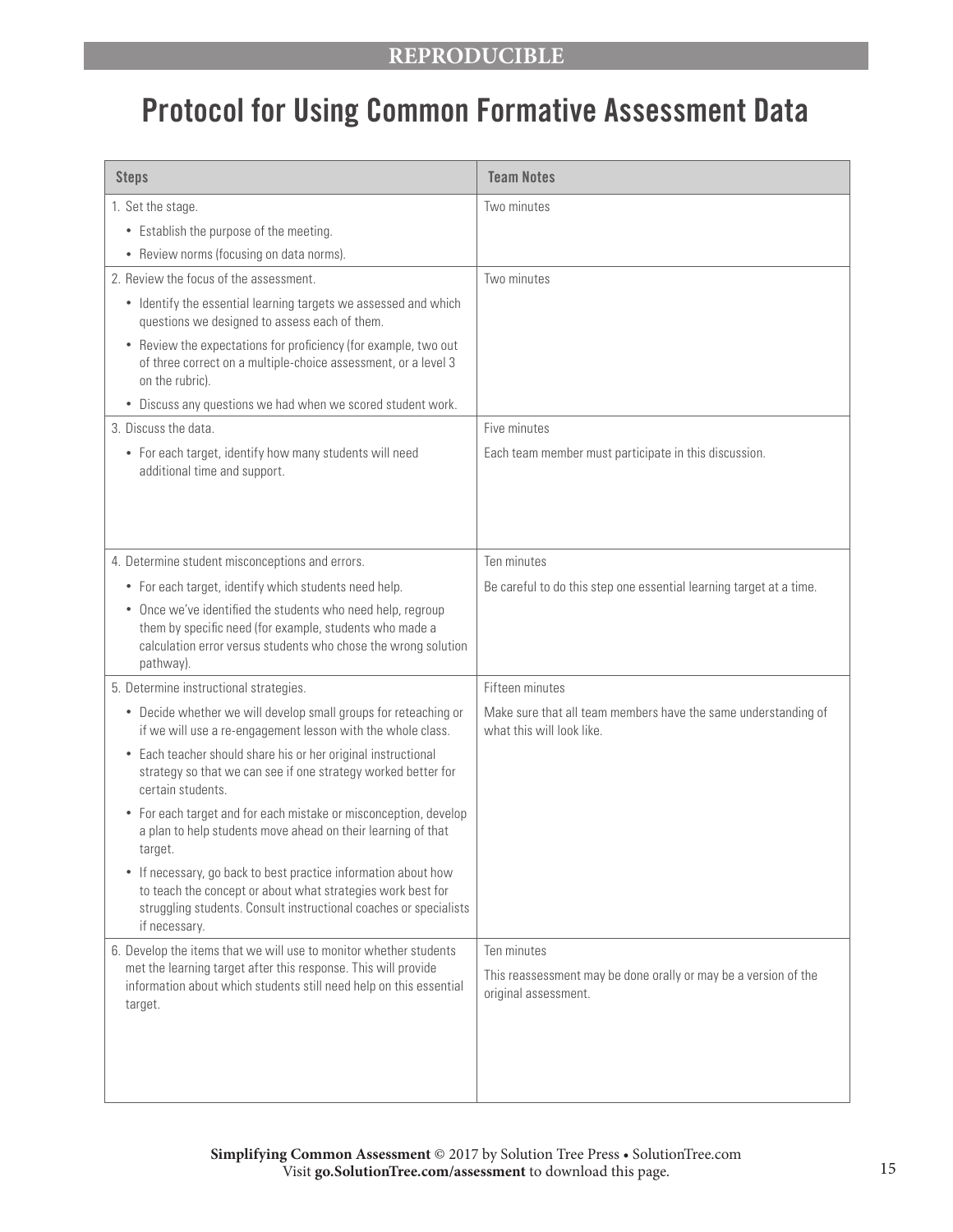# Protocol for Using Common Summative Assessment Data

| <b>Steps</b>                                                                                                                                                                                                                                 | <b>Team Notes</b>                                                                      |
|----------------------------------------------------------------------------------------------------------------------------------------------------------------------------------------------------------------------------------------------|----------------------------------------------------------------------------------------|
| 1. Set the stage.                                                                                                                                                                                                                            | Three minutes                                                                          |
| • Establish the purpose of the meeting.                                                                                                                                                                                                      |                                                                                        |
| • Determine the desired outcome.                                                                                                                                                                                                             |                                                                                        |
| • Review norms (focusing on data norms).                                                                                                                                                                                                     |                                                                                        |
| 2. Review the focus of the assessment, addressing the following<br>questions.                                                                                                                                                                | Five minutes<br>Ensure input from all participants.                                    |
| • How are the data from this assessment organized?                                                                                                                                                                                           |                                                                                        |
| • What learning targets or standards were measured?                                                                                                                                                                                          |                                                                                        |
| • How do we determine proficiency?                                                                                                                                                                                                           |                                                                                        |
| 3. Discuss the data.                                                                                                                                                                                                                         | Fifteen to twenty minutes                                                              |
| • Working individually, each teacher should examine the data,<br>looking for fact statements and not drawing any inferences or<br>conclusions.                                                                                               | Record the facts first and then the inferences and conclusions.                        |
| • Take turns sharing the facts; the recorder takes notes.                                                                                                                                                                                    |                                                                                        |
| • Once everyone has listed the facts, the group then begins to<br>develop inferences and conclusions.                                                                                                                                        |                                                                                        |
| • How many students were proficient, not proficient, and<br>beyond proficient?                                                                                                                                                               |                                                                                        |
| Discuss patterns in the data such as how clusters of<br>٠<br>students (by subgroup, by teacher) performed, how any<br>specific interventions affected growth, and how changes<br>in pacing or instructional strategies affected performance. |                                                                                        |
| • If we are using this assessment for screening or progress<br>monitoring, identify the students who need continued support<br>and those who need less support.                                                                              |                                                                                        |
| 4. Develop the action plan.                                                                                                                                                                                                                  | Fifteen to twenty minutes                                                              |
| • Develop the plans for how to use the data to work with flexible<br>student groups, change pacing if needed, and consider any<br>instructional strategies to add.                                                                           |                                                                                        |
| 5. Set goals for improvement.                                                                                                                                                                                                                | Eight to ten minutes                                                                   |
| • Discuss what we learned from these data and what follow-up<br>assessments we will use.                                                                                                                                                     | Identify no more than three strategies to directly impact achievement<br>in this area. |
| • Consider any obstacles or stumbling blocks the discussion<br>identified.                                                                                                                                                                   |                                                                                        |
| Discuss ongoing efforts and strategies designed to ensure<br>quality initial instruction.                                                                                                                                                    |                                                                                        |
| • If appropriate, review the SMART goal this assessment<br>measures, and tweak as necessary.                                                                                                                                                 |                                                                                        |
| 6. Determine agreed-on actions and results indicators.                                                                                                                                                                                       | Five minutes                                                                           |
| • What indicators will we use to determine the effectiveness of<br>the results of this action plan?                                                                                                                                          | Record decisions and summarize for the group.                                          |
| • How will we know if this plan is effectively improving student<br>achievement?                                                                                                                                                             |                                                                                        |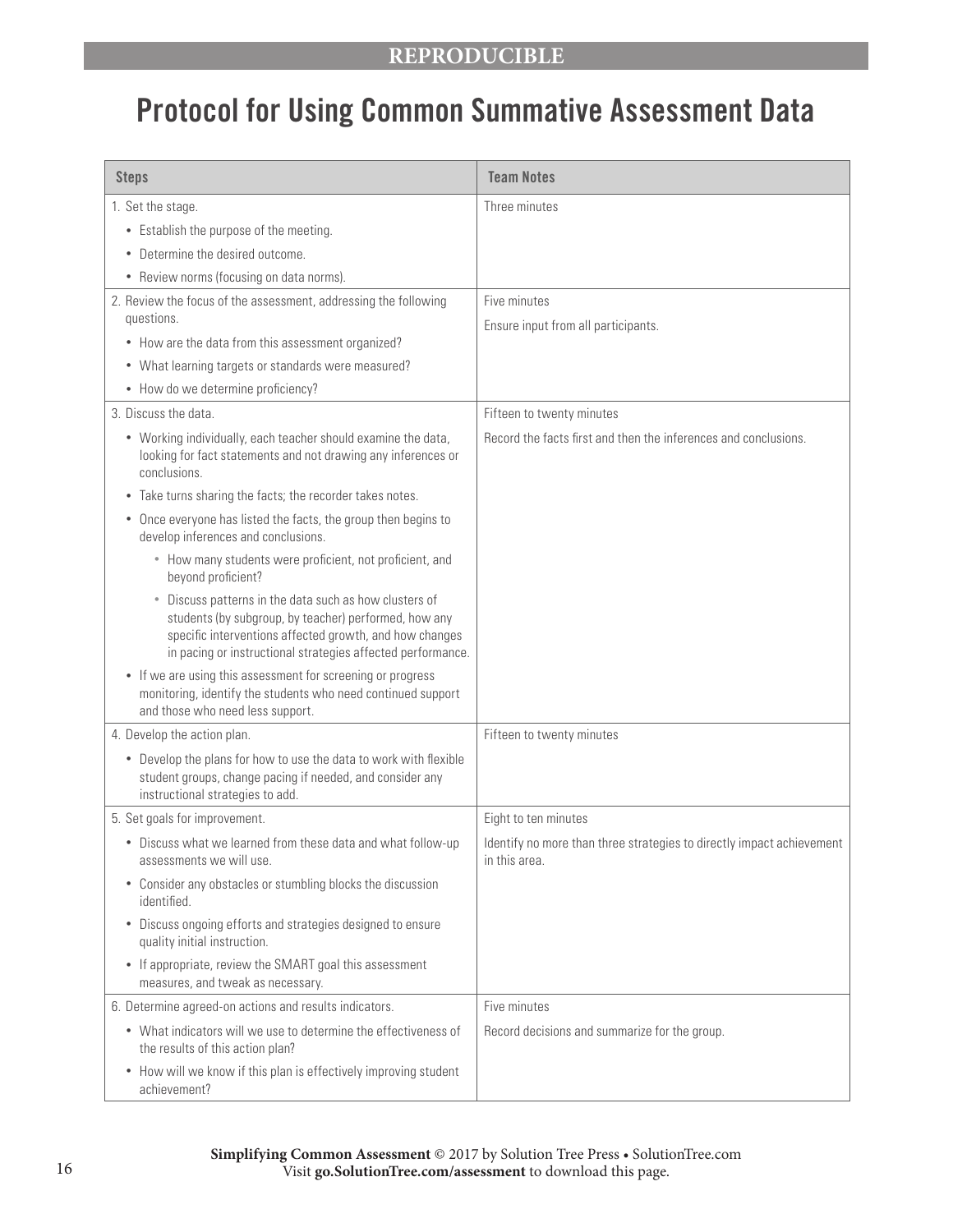#### **Grade 2 Reading Common Formative Assessment**

| Name: | $\mathcal{O}\mathsf{ate}\colon$ |
|-------|---------------------------------|
|       |                                 |

Learning Target 1: I can identify the main topic of a multiparagraph text. Learning Target 2: I can identify the focus of specific paragraphs within the text.

Directions: After reading the text about elephants, answer the following questions using complete sentences.

- 1. What is the main topic of the whole text?
- 2. What paragraph talks mainly about an elephant's trunk?
- 3. What does paragraph 4 mainly talk about?
- 4. Elephants use their tusks in many ways. Which paragraph tells about this?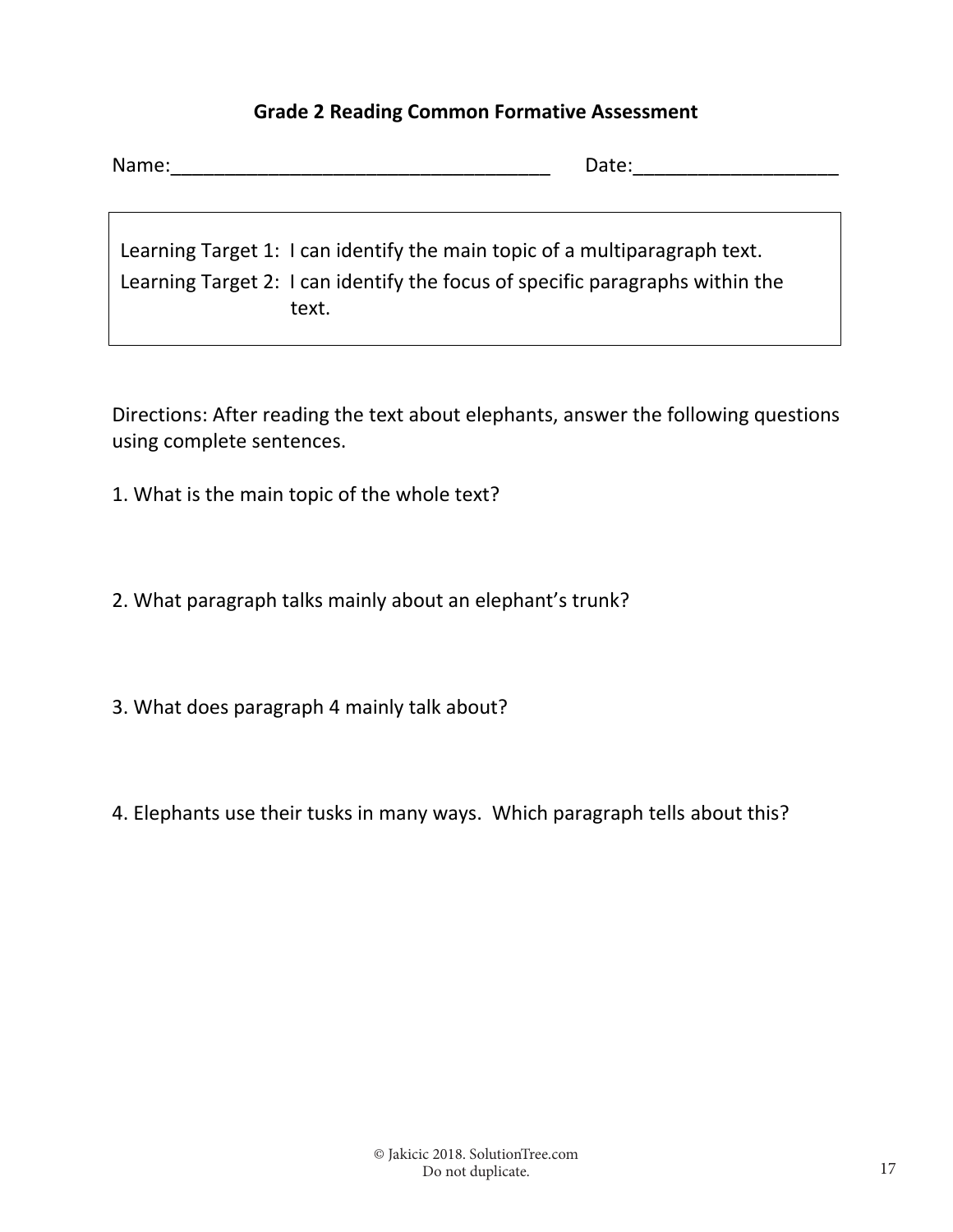## **"T" Time for Elephants 2nd Grade ELA**

Three interesting things about an elephant begin with the letter T—trunk, tusk, and teeth.



| $\mathbf{1}$   | An elephant's trunk has over forty thousand muscles and tendons. The<br>trunk is a combination of the nose and the upper lip. An elephant uses its<br>trunk for picking things up. It also uses its trunk for smelling.                                                                                                                                           |
|----------------|-------------------------------------------------------------------------------------------------------------------------------------------------------------------------------------------------------------------------------------------------------------------------------------------------------------------------------------------------------------------|
| $\overline{2}$ | An elephant has two tusks. The tusks are made of ivory. The tusks grow<br>from the elephant's upper jaw. An elephant has thee two "teeth instead<br>of incisor teeth. The tusks grow throughout an elephant's life. An<br>elephant uses its tusks to drill for water and to dig up food.                                                                          |
| 3              | All African elephants have tusks. Only some Asian male elephants have<br>tusks. Some female Asian elephants also have tusks, but they are very<br>small and hidden inside the mouth.                                                                                                                                                                              |
| $\overline{4}$ | An elephant also has four other teeth. These teeth are molars. An<br>elephant has one upper molar and one lower molar on each side of its<br>mouth. Because an elephant eats a lot of plants, its molars get ground<br>down. The molars move in to replace the old molars about every ten<br>years. An elephant gets up to six sets of molars over it's lifetime. |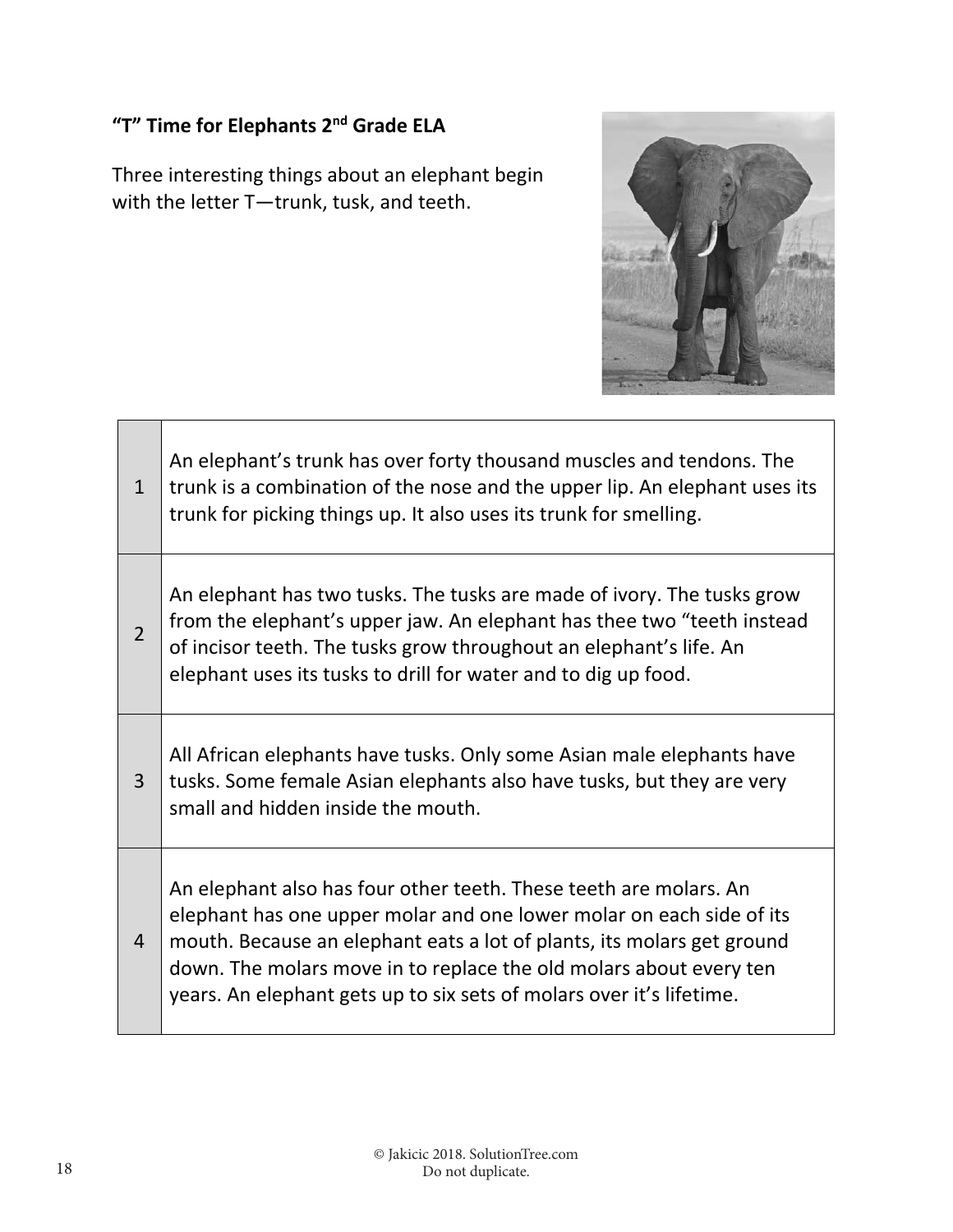Learning Target: Cite textual evidence for analysis of primary source documents.

### Read the primary source document below and complete the attached template.

*August 6, 1945* THE WHITE HOUSE Washington, D.C. STATEMENT BY THE PRESIDENT OF THE UNITED STATES

Sixteen hours ago an American airplane dropped one bomb on Hiroshima and destroyed its usefulness to the enemy. That bomb had more power than 20,000 tons of TNT. It had more than two thousand times the blast power of the British "Grand Slam" which is the largest bomb ever yet used in the history of warfare.

The Japanese began the war from the air at Pearl Harbor. They have been repaid many fold. And the end is not yet. With this bomb we have now added a new and revolutionary increase in destruction to supplement the growing power of our armed forces. In their present form these bombs are now in production and even more powerful forms are in development. It is an atomic bomb. It is a harnessing of the basic power of the universe. The force from which the sun draws its power has been loosed against those who brought war to the Far East.

Before 1939, it was the accepted belief of scientists that it was theoretically possible to release atomic energy. But no one knew any practical method of doing it. By 1942, however, we knew that the Germans were working feverishly to find a way to add atomic energy to the other engines of war with which they hoped to enslave the world. But they failed. We may be grateful to Providence that the Germans got the V-1's and V-2's late and in limited quantities and even more grateful that they did not get the atomic bomb at all.

The battle of the laboratories held fateful risks for us as well as the battles of the air, land, and sea, and we have now won the battle of the laboratories as we have won the other battles. Beginning in 1940, before Pearl Harbor, scientific knowledge useful in was pooled between the United States and Great Britain, and many priceless helps to our victories have come from that arrangement. Under that general policy the research on the atomic bomb was begun. With American and British scientists working together we entered the race of discovery against the Germans.

The United States had available the large number of scientists of distinction in the many needed areas of knowledge. It had the tremendous industrial and financial resources necessary for the project and they could be devoted to it without undue impairment of other vital war work. In the United States the laboratory work and the production plants, on which a substantial start had already been made, would be out of reach of enemy bombing, while at that time Britain was exposed to constant air attack and was still threatened with the possibility of invasion. For these reasons Prime Minister Churchill and President Roosevelt agreed that it was wise to carry on the project here. We now have two great plants and many lesser works devoted to the production of atomic power. Employment during peak construction numbered 125,000 and over 65,000 individuals are even now engaged in operating the plants. Many have worked there for two and a half years. Few know what they have been producing. They see great quantities of material going in and they see nothing coming out of these plants, for the physical size of the explosive charge is exceedingly small.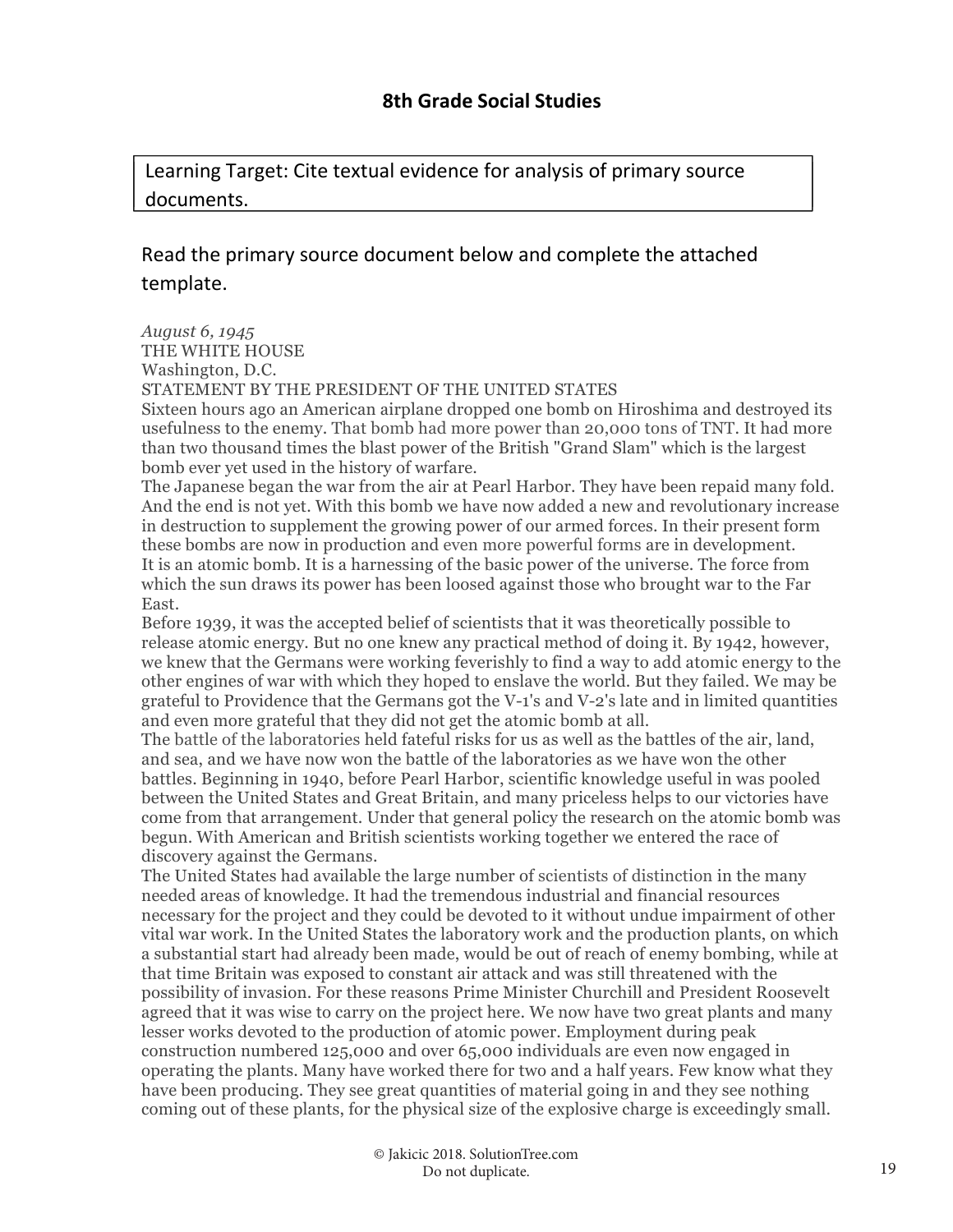We have spent two billion dollars on the greatest scientific gamble in history -- and won. But the greatest marvel is not the size of the enterprise, its secrecy, nor its cost, but the achievement of scientific brains in putting together infinitely complex pieces of knowledge held by many men in different fields of science into a workable plan. And hardly less marvelous has been the capacity of industry to design and of labor to operate, the machines and methods to do things never done before so that the brainchild of many minds came forth in physical shape and performed as it was supposed to do. Both science and industry worked under the direction of the United States Army, which achieved a unique success in managing so diverse a problem in the advancement of knowledge in an amazingly short time. It is doubtful if such another combination could be got together in the world. What has been done is the greatest achievement of organized science in history. It was done under pressure and without failure.

We are now prepared to obliterate more rapidly and completely every productive enterprise the Japanese have above ground in any city. We shall destroy their docks, their factories, and their communications. Let there be no mistake; we shall completely destroy Japan's power to make war.

It was to spare the Japanese people from utter destruction that the ultimatum of July 26 was issued at Potsdam. Their leaders promptly rejected that ultimatum. If they do not now accept our terms they may expect a rain of ruin from the air, the like of which has never been seen on this earth. Behind this air attack will follow sea and land forces in such number that and power as they have not yet seen and with the fighting skill of which they are already well aware.

The Secretary of War, who has kept in personal touch with all phases of the project, will immediately make public a statement giving further details.

His statement will give facts concerning the sites at Oak Ridge near Knoxville, Tennessee, and at Richland, near Pasco, Washington, and an installation near Santa Fe, New Mexico. Although the workers at the sites have been making materials to be used producing the greatest destructive force in history they have not themselves been in danger beyond that of many other occupations, for the utmost care has been taken of their safety.

The fact that we can release atomic energy ushers in a new era in man's understanding of nature's forces. Atomic energy may in the future supplement the power that now comes from coal, oil, and falling water, but at present it cannot be produced on a bases to compete with them commercially. Before that comes there must be a long period of intensive research. It has never been the habit of the scientists of this country or the policy of this government to withhold from the world scientific knowledge. Normally, therefore, everything about the work with atomic energy would be made public.

But under the present circumstances it is not intended to divulge the technical processes of production or all the military applications. Pending further examination of possible methods of protecting us and the rest of the world from the danger of sudden destruction. I shall recommend that the Congress of the United States consider promptly the establishment of an appropriate commission to control the production and use of atomic power within the United States. I shall give further consideration and make further

recommendations to the Congress as to how atomic power can become a powerful and forceful influence towards the maintenance of world peace.

Source: Harry S. Truman Library, "Army press notes," box 4, Papers of Eben A. Ayers.